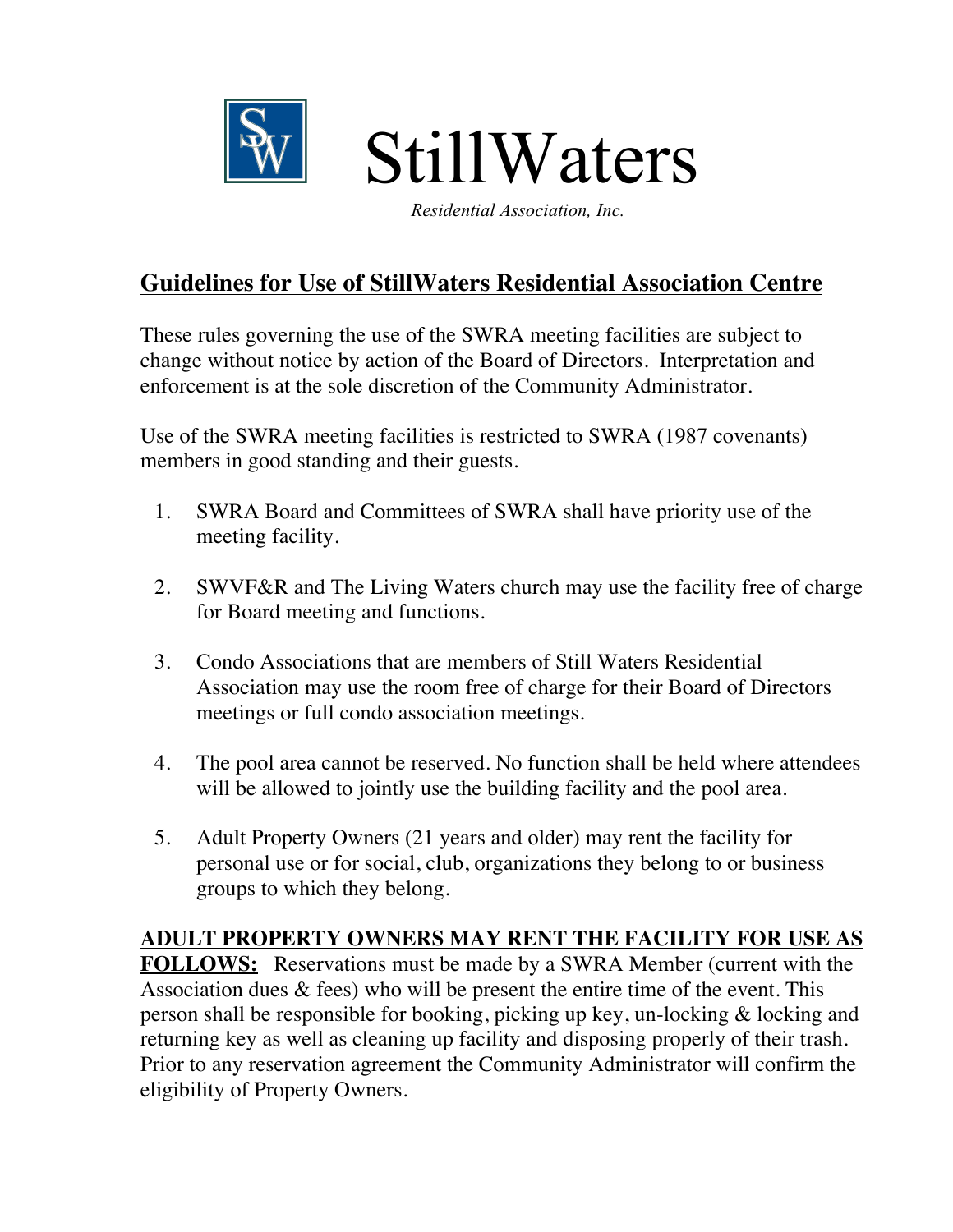### **FEES:**

### **Ongoing Basis**

- 1. Small groups on an ongoing weekly or bi-weekly basis may use the facility for \$30 per month (weekly group) or \$15 per month (bi-weekly group).
- 2. There will be no required deposit.
- 3. Reservations may be made no earlier than two weeks in advance. This will be done with the understanding that they may be "bumped" if the room is needed by an SWRA committee or Board with a minimum two-day notice.

## **Limited Usage – Other than weddings or receptions**

- 1. Usage by groups of less than 20 attendees will be charged \$75 per use plus \$300 deposit.
- 2. Groups with more than 20 attendees but less than 50 will be charged \$175 usage fee plus \$300 deposit.
- 3. Groups of 51 or MORE will require a usage fee of \$400 plus the \$300 deposit.
- 4. The facility may be reserved for the above functions no earlier than three months in advance.

# **Wedding Or Receptions**

- 1. Facility may be rented for \$500 plus a \$500 deposit.
- 2. A SWRA Special Events Coordinator will be on site for informational purposes.
- 3. Facility may be reserved up to six months in advance.
- 4. Reservation does not require an SWRA Member sponsor.
- 5. Tents may be allowed upon special approval.

#### **SAFETY:** In case of Emergency contact: *REAL EMERGENCY dial 911 SWRA Gate Attendant: 256-825-0208 or StillWaters Volunteer Fire Department 256-825-0582 or Tallapoosa County Sheriff 256-825-4264.*

- *1.* Maximum Room occupancy Open Space (Minimal Chairs and Tables is *150.*
- 2. Maximum Room occupancy With Tables and Chairs is *70.*
- 3. No open flames or candles allowed.
- 4. Alcohol based systems for food warming (such as Styrno) is allowed but caution is stressed.
- 5. Minimal use of extension cords please.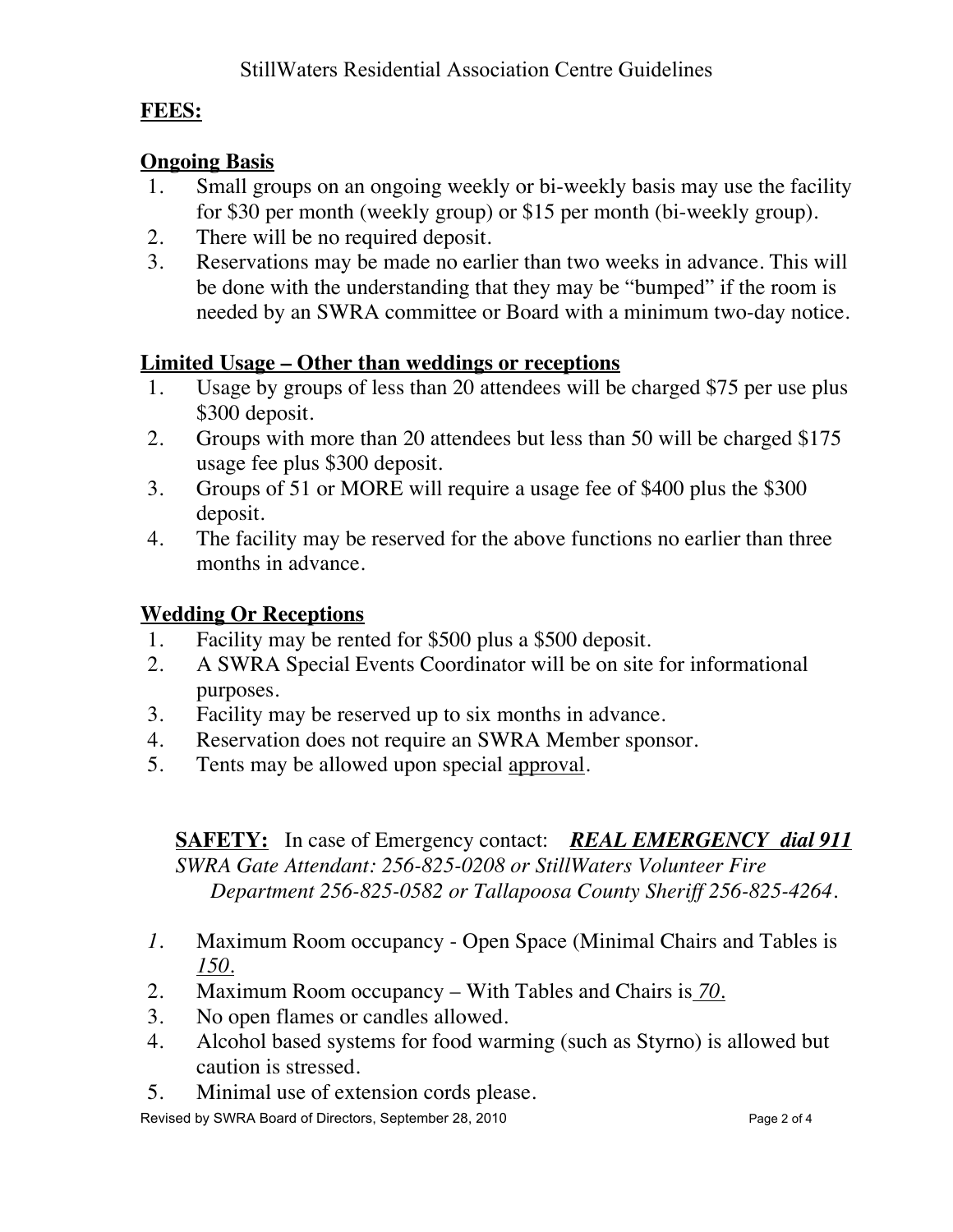StillWaters Residential Association Centre Guidelines

- 6. Parking is not allowed on the main street (Still Waters Drive). Overflow parking may be taken to Moon Brook Park and the few spots by Beaver Pond then shuttled to facility. This is to insure the clear passage for emergency vehicles.
- 7. Doorways must be kept clear at all times.

#### **ADDITIONAL RULES OF USE:**

- 1. No illegal activities are allowed.
- **2. No decorations shall be taped, tacked or nailed to the walls or ceilings.**
- 3. No groups may leave food or supplies stored at the residential association.
- 4. The building shall be a **smoke free facility**. No smoking inside the facility shall be permitted.
- 5. No pets are allowed in the meeting room at any time.
- 6. Hours of operation are 8:00 a.m. to midnight.
- 7. No music allowed outside of building.
- 8. All SWRA Members will be expected to participate in keeping the facility clean and orderly. Members must dispose of any personal waste generated by them or their guests during their visit to the facility.
- 9. Users shall bring all their own refreshments, supplies and condiments and shall clean up ALL trash, table and countertops upon leaving. No unused refreshments, supplies or condiments shall be left in the facility. Trash shall be taken to proper disposal site (barrels outside).
- 10. If condition of facility is left clean with no damage as determined by the Community Administrator and the key is returned, the deposit (*a returnable sum payable on the rental to cover any possible loss or damage*) will be returned within 10 days of the key being received by the Community Administrator.
- 11. Any damage to the room caused by any Member or their guests will be repaired by SWRA at the expense of the Member reserving the facility. Any property lost or damaged as a result of carelessness or misuse shall be replaced or repaired at the expense of the Member reserving the facility.